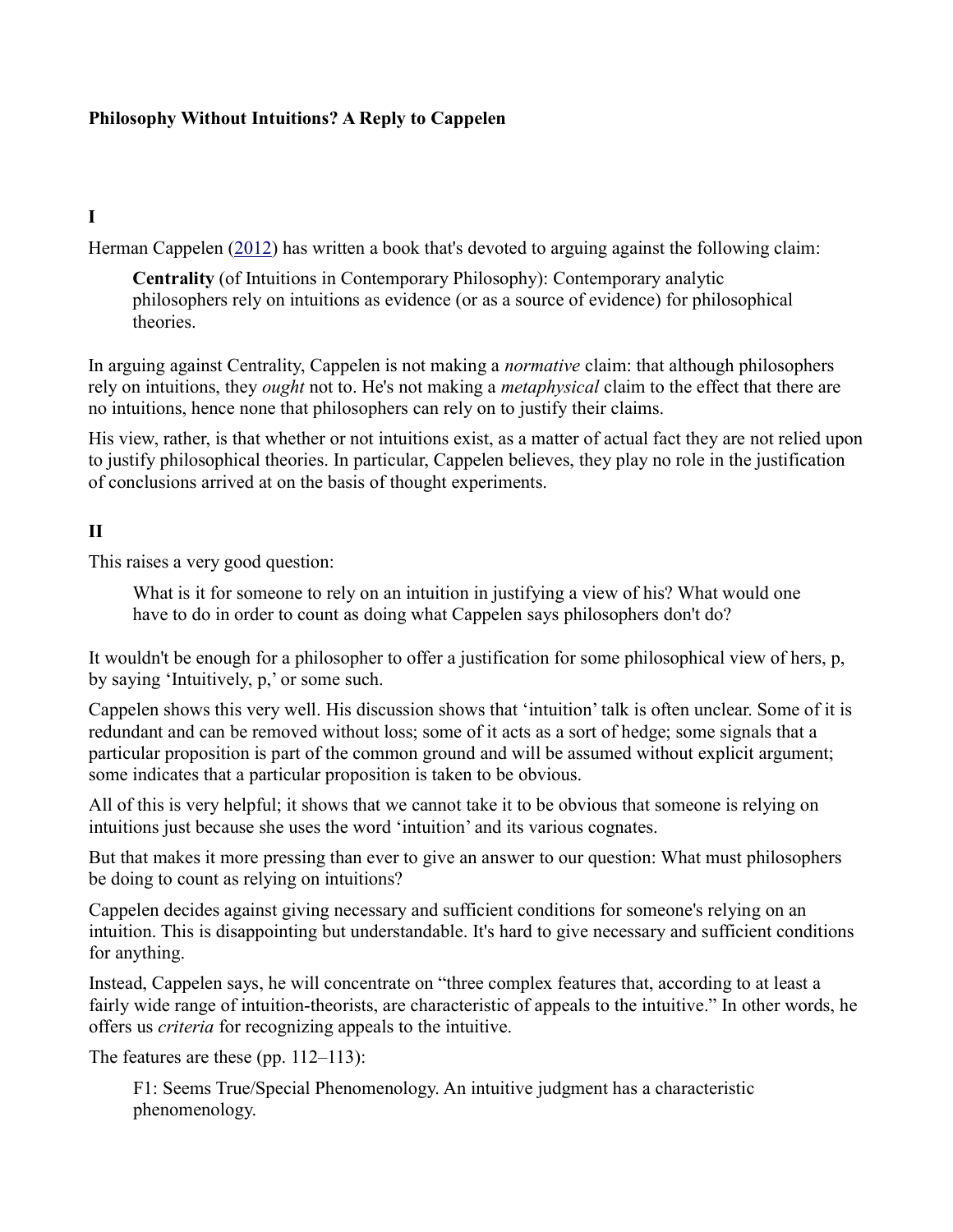F2: Rock. An intuitive judgment has a special epistemic status. Roughly, intuitive judgments serve as a kind of rock bottom justificatory point in philosophical argumentation. Intuitive judgments justify, but they need no justification. They have 'default justificatory status.'

 F2.1 If p is treated as justified even though appeals to experience play no clear evidential role in the judgment that p and p is not inferred from other premises, that is evidence that p is treated as having the kind of special epistemic status that Rock attempts to capture.

 F2.2 Evidence Recalcitrance. S believes p and S has some arguments A for p. If it turns out that S's arguments for p are not good arguments for p, that does not remove S's inclination to endorse p. This is what it is for p to be evidence recalcitrant for S, and such evidence recalcitrance is an indication that p has Rock status.

F3: An intuitive judgment is based solely on the thinker's conceptual competence.

 According to Cappelen, the presence of features F1-F3 is not sufficient for there to be appeal to intuition. But the absence of all of F1-F3 is strong evidence that there isn't appeal to intuition. He therefore sets himself the task of showing that the judgments elicited by thought experiments never exhibit any of these features.

 I think these criteria are in the right ballpark, although I will make some comments about how I think they ought to be understood, and tweak them in certain ways.

About F1: Throughout his book, Cappelen prefers to talk about *intuitive judgments*, as opposed to intuitions. The more fundamental notion, in my view, though, is that of an intuition, which is what an intuitive judgment is based upon.

 What is an intuition? Well, there is a lot of controversy about that. But, at a minimum, I think we can agree that it is a kind of seeming—an intellectual seeming, as opposed to the sort of sensory seeming that vision, for example, present us with.

 When we have an intuition—to the effect, for example, that, in the trolley problem, we should not throw the fat man off the bridge in order to save five other people—that proposition seems true to us and that is why we are inclined to judge it.

Why should we talk about intellectual seemings in addition to the intuitive judgments themselves?

 Because we do seem to have occasions when p seems true to us even though we are not, or are no longer, inclined to believe it. For example, even after I stopped believing that there are more whole numbers than even numbers, there is still a sense in which this proposition seems true to me and tempts me. I have to stop myself from believing it. I have to recall the considerations against it. Visual illusions, of course, also exhibit this recalcitrance to being exposed as illusions; I'm sympathetic to the idea that something like that may be true intellectually as well.

 Some philosophers think that we can accommodate this observation by distinguishing between a temptation to believe p and a *disposition* to believe p. The seeming would correspond to the temptation. I don't believe this reduction of intuition to temptation will work, but I won't take a stand on that at the moment.

Is it right to say that these intellectual seemings have a special phenomenology, as Cappelen's F1 assumes?

Many people balk at this. Cappelen, and others, reports that they detect no states with special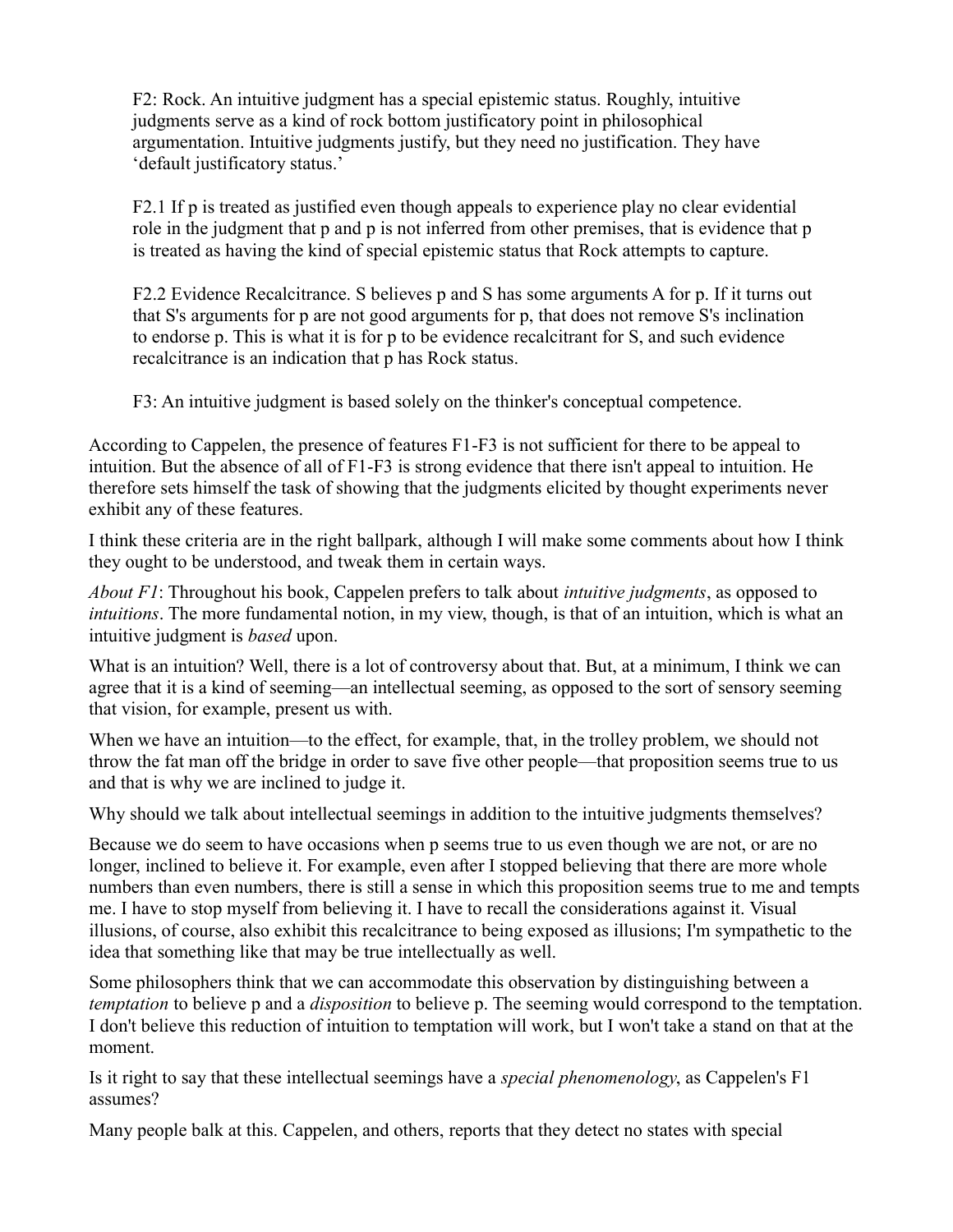phenomenologies in themselves when they contemplate and react to thought experiments with judgments.

 It's hard to render a verdict about this controversy about phenomenology because many fundamental issues about the phenomenology of intentional states are unclear to us at present.

 Perhaps it's right to say that intuitions have no special phenomenology. Perhaps it's more accurate to say that an intellectual seeming is special in that it *lacks* a special phenomenology. Usually, when a proposition p seems true to you that is because it seems to you to be true in some sensory way. What might be special here is that those usual features of seeming are absent, and yet the proposition seems true to you. It seems true, yet in a non-sensory way.

On the other hand, I believe that there is something to the idea that Gödel  $(1947)$  emphasized—of a proposition's *forcing* itself upon you. It's unclear that we should not regard that phenomenon as having a distinctive phenomenology.

 As I say, in general, I think we are far from understanding a whole cluster of issues in this neighborhood, issues having broadly to do with the phenomenology of thinking.

 So, I endorse intellectual seemings but leave aside the question of whether they have a special phenomenology.

About  $F2$ : According to this criterion, an intuitive judgment serves as a kind of rock bottom justificatory point in philosophical argumentation. Intuitive judgments justify, but they need no justification. They have 'default justificatory status.'

 As I've just been explaining, this is not how I think about intuitive judgments: Intuitive judgments are justified by *intuitions*, the underlying intellectual seemings.

 The seemings themselves, of course, justify without themselves needing justification. In that sense, they are akin to perceptual states.

 So, I don't see any need to talk about 'default epistemic status.' That's a notion philosophers (Hartry Field (2005), for example) invoke when they think that a judgment is justified, but that there is nothing in virtue of which it is justified. It's justified by nothing.

 On the view I'm recommending, though, intuitive judgments are justified by something after all, namely the underlying seemings.

 Although this is importantly different from what Cappelen says, the differences I think are largely inconsequential for present purposes.

 Either way, you will think that a likely mark of an intuitive judgment is F2.1: it will be treated as justified, but won't be backed up by a perceptual state. (I would rather say that appeals to experience play no clear "justificatory" role rather than no clear "evidential" role.)

 F2.2. I don't see that F2.2 is adding anything to F2.1. If the judgment that p does not depend on any argument, then of course we would expect it to survive the rejection of any arguments thought to be in its favor.

 Of course, someone might intend F2.2 to mean something much stronger: that an intuitive judgment would be expected to survive any and all arguments, including arguments against it.

 I don't think anyone should endorse that stronger view, including the most zealous proponent of intuitions. If it turns out that no plausible overall theory of the world could possibly accommodate p, then that would override whatever prima facie justification intuitions provided p.

About  $F3$ : We come, finally, to  $F3$ : An intuitive judgment is based solely on the thinker's conceptual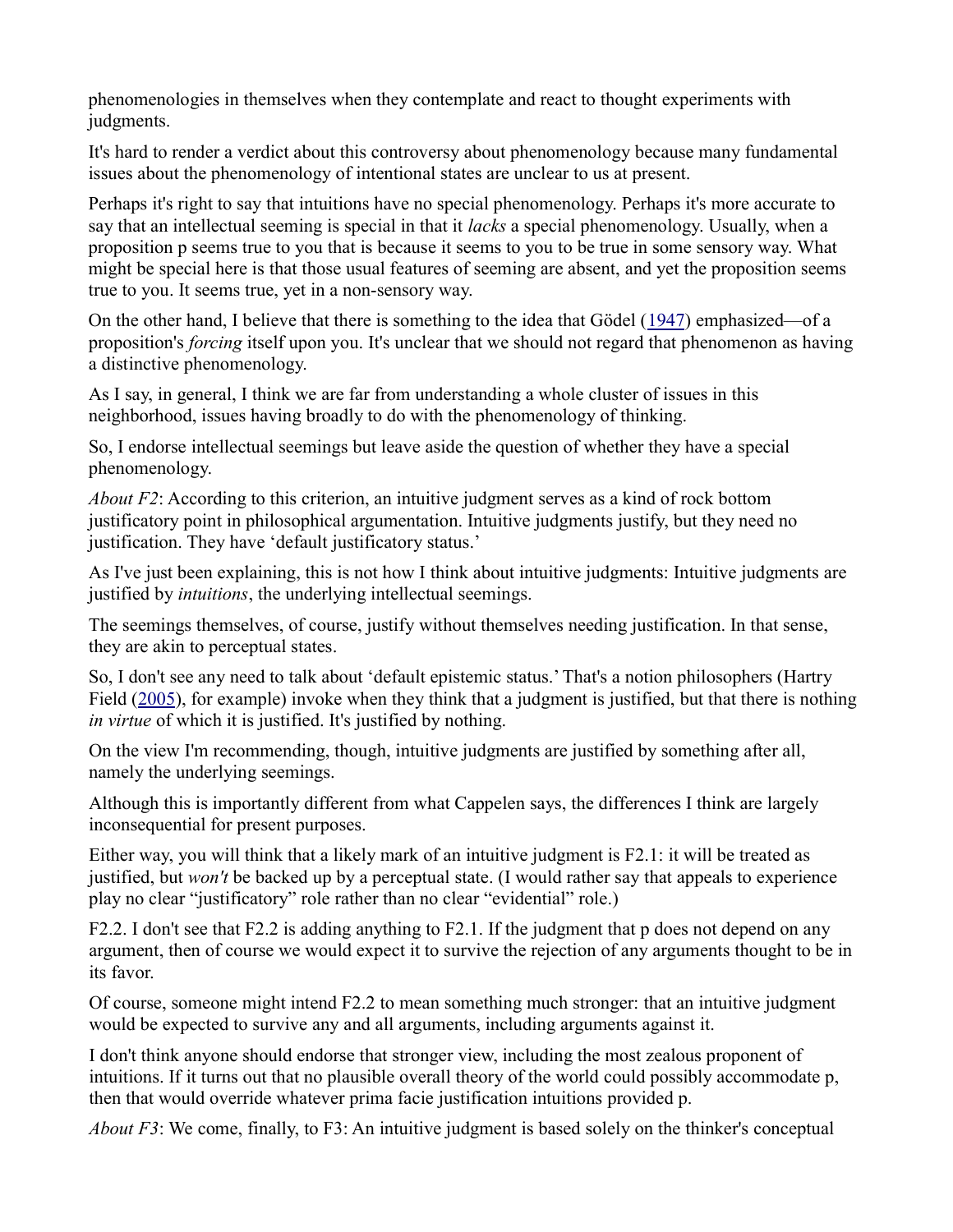competence.

 If we adjust this to take into account the distinction between intuitions and intuitive judgments, we would say that an intuition is an intellectual seeming that is based purely upon a thinker's conceptual competence with the ingredient concepts. This is exactly Ernest Sosa's (2007) view, a view he shares with a number of other philosophers. (In the case of some philosophers, conceptual competence is invoked not to individuate intuitions, but to supply an account of their ability to justify.)

 For those familiar with the history of analytic philosophy, it will come as a surprise that conceptual competence (understanding) is called upon to play this sort of role in theories of *intuition*. In the work of the logical positivists, for example, a big motivation for invoking the notion of conceptual competence was precisely in order to try to do the epistemology of the a priori without invoking intuitions. If one were being friendly to intuitions to start with, why would one want to give such a prominent role to the vexed notion of 'based solely on conceptual competence'?

I can see several powerful motivations for doing so.

One would be to furnish a positive account about what makes a seeming *intellectual* as opposed to an ordinary seeming, or even just an ungrounded hunch.

The other would be to explain why intuitions have a special connection to *a priori* justification.

 The third would be to evade what looks to be an unpleasant question about mechanism: via what causal route could we have reliable beliefs about modal reality through intuition?

 It looks as though all three tasks could be accomplished by saying that intuitions are intellectual seemings that are based on understanding or conceptual competence alone. That distinguishes them from ordinary seemings; it promises to explain why the justification they provide is a priori; and it supplies an answer to the question about mechanism that should be broadly acceptable: everyone will need to think that there is some perfectly non-spooky means by which a subject can retrieve information from his concepts.

 But all this comes at a considerable cost. First, there is a question about what understanding is. Second, there is a question about how we might introspectively *recognize* when a seeming is based on the understanding alone. Third, there is a question about how the fact that a seeming is based on the understanding alone qualifies it to *justify* the beliefs that may be based upon it. And, finally, it seems to commit one to saying that the only sort of a priori knowledge one can get in this way is knowledge about one's own concepts, as opposed to knowledge of the world (of the natures of things). But how could, for example, genuinely normative truths, truths that we often think of as accessed through thought experiments, simply be judgments about one's own concepts?

 The question, then, whether the notion of understanding should be invoked in this way in the theory of intuitions is vexed. I will set it aside for the moment and come back to it below.

 In summary, then, Cappelen's question about whether intuitions are invoked in thought experiments seems to me to come down to the question:

Do philosophers react to thought experiments with judgments that they regard as highly justified, which they regard as supported by a seeming (F1\*), but which they do not regard as justified by any standard sort of perceptual experience or empirically supported background theory (F2.1\*)?

### III

Can we find examples of such judgments?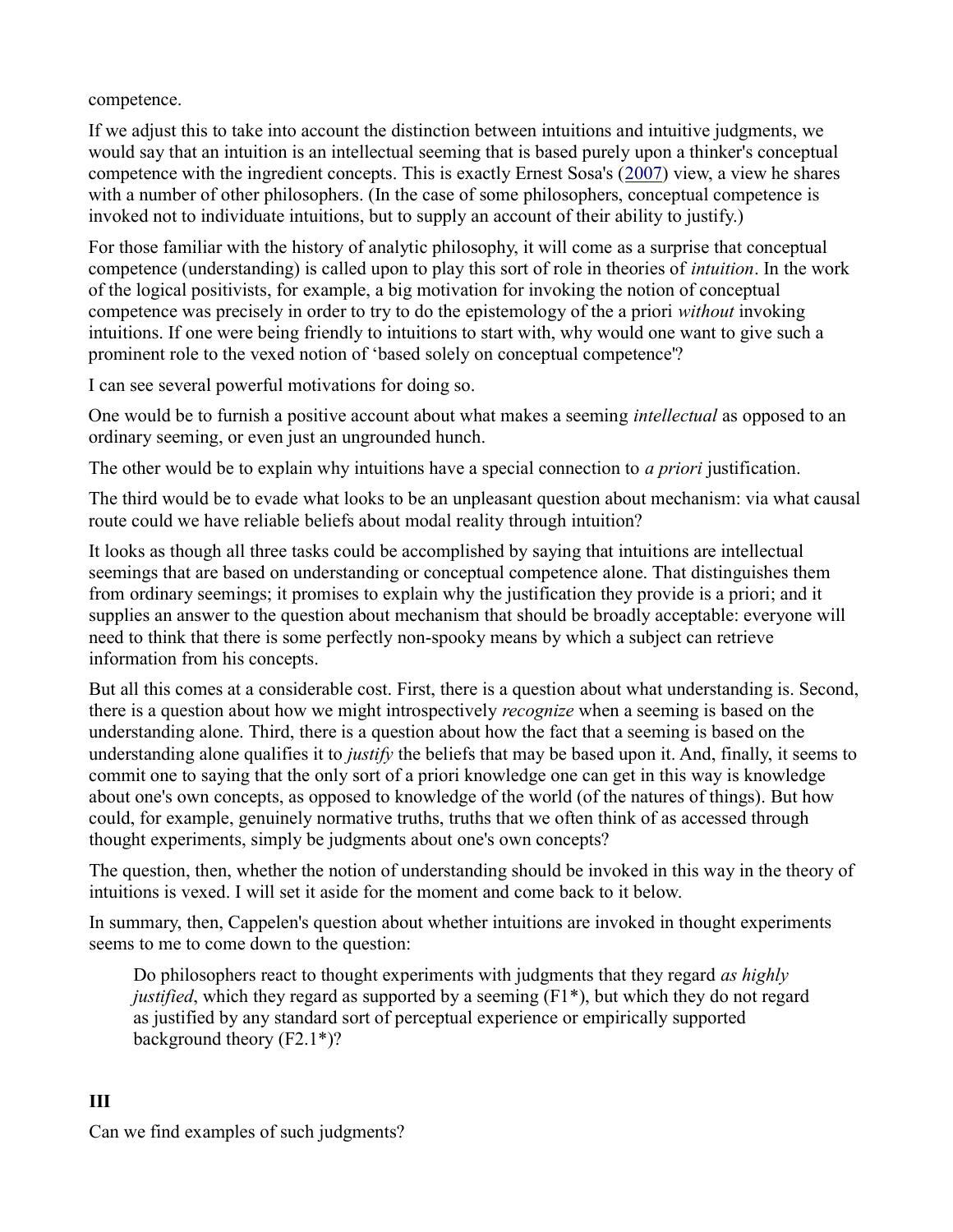Cappelen goes through the presentation of a number of famous thought experiments and patiently argues that we can find no such judgment.

He admits that *standard textbook* presentations of these cases often explicitly describe them as involving elements like F1-F3. But he insists that the *original* presentations of these cases don't involve any such elements, and that that's where we ought to be looking.

But if the claim is that intuitions are not appealed to in contemporary philosophy, why should we privilege the original texts as opposed to the way in which we have taught those texts to students?

 Cappelen's view seems to be that we need to look at the original pieces rather than at the subsequent explications, because the explications have been corrupted by the onset of the ideology of intuitions. His idea is that at some point in time philosophers mistakenly came to believe that they were appealing to intuitions and so began to describe what they are doing in those terms, even though they were in fact doing no such thing.

 Cappelen doesn't tell us when that point in time was, and no doubt that would be a difficult historical question to settle. He mentions as of interest Hintikka's (1999) claim that it was coincident with the influence of Chomsky's linguistic theories in the mid-1960's, but notes that central elements of the appeal to intuition could be traced further back: to Rawls in the 1950's, perhaps to Wittgenstein in the 1940's.

 As I say, I think the historical question is difficult, but I am fairly confident that Hinitikka's view must be wrong. Consider the following famous passage from Kripke (1971/1980, pp. 41–2).

 If someone thinks that the notion of a necessary or contingent property … is a philosopher's notion with no intuitive content, he is wrong. Of course, some philosophers think that something's having intuitive content is very inconclusive evidence in favor of it. I think it is very heavy evidence in favor of anything, myself. I really don't know, in a way, what more conclusive evidence one can have about anything, ultimately speaking.

This is a very interesting passage in all sorts of ways.

 It is 1970, and Kripke is clearly simply taking it for granted that philosophers appeal to intuitions, with he himself being a prominent example. The only controversy Kripke acknowledges is about the probative value of intuitions, and not their existence or the fact that they are appealed to.

 Now, Kripke, as we all know, is not a great student of the contemporaneous literature. It's very unlikely that he would be so confident that contemporary philosophers appeal to intuitions because he had been avidly reading the latest journals and had noticed that talk of intuitions was beginning to take off. He writes as though it's very old news that philosophers appeal to intuitions, the only question being whether they are right to do so.

 Second, the intuitions he is talking about are not about linguistic matters but about metaphysical claims: the metaphysical claim that there are necessary versus contingent properties.

 Third, it is a very explicit endorsement of the probative power of intuitions. But it not only assigns them a role as providing *data* for our theorizing, providing the *first word* on the credibility of a view: so much is common to the ideology of many philosophers. What's fascinating is that he also assigns them the role of having the *last word* on the ultimate credibility of a view, which is very unusual.1

 Wittgenstein provides more direct evidence against Hintikka's historical claim. There is a famous passage in The Brown Book (which dates from 1934–5) in which Wittgenstein (1958, p. 143) says: "It is no act of insight, intuition, which makes us use the rule as we do at the particular point of the series. It would be less confusing to call it an act of decision." This passage was written, more or less as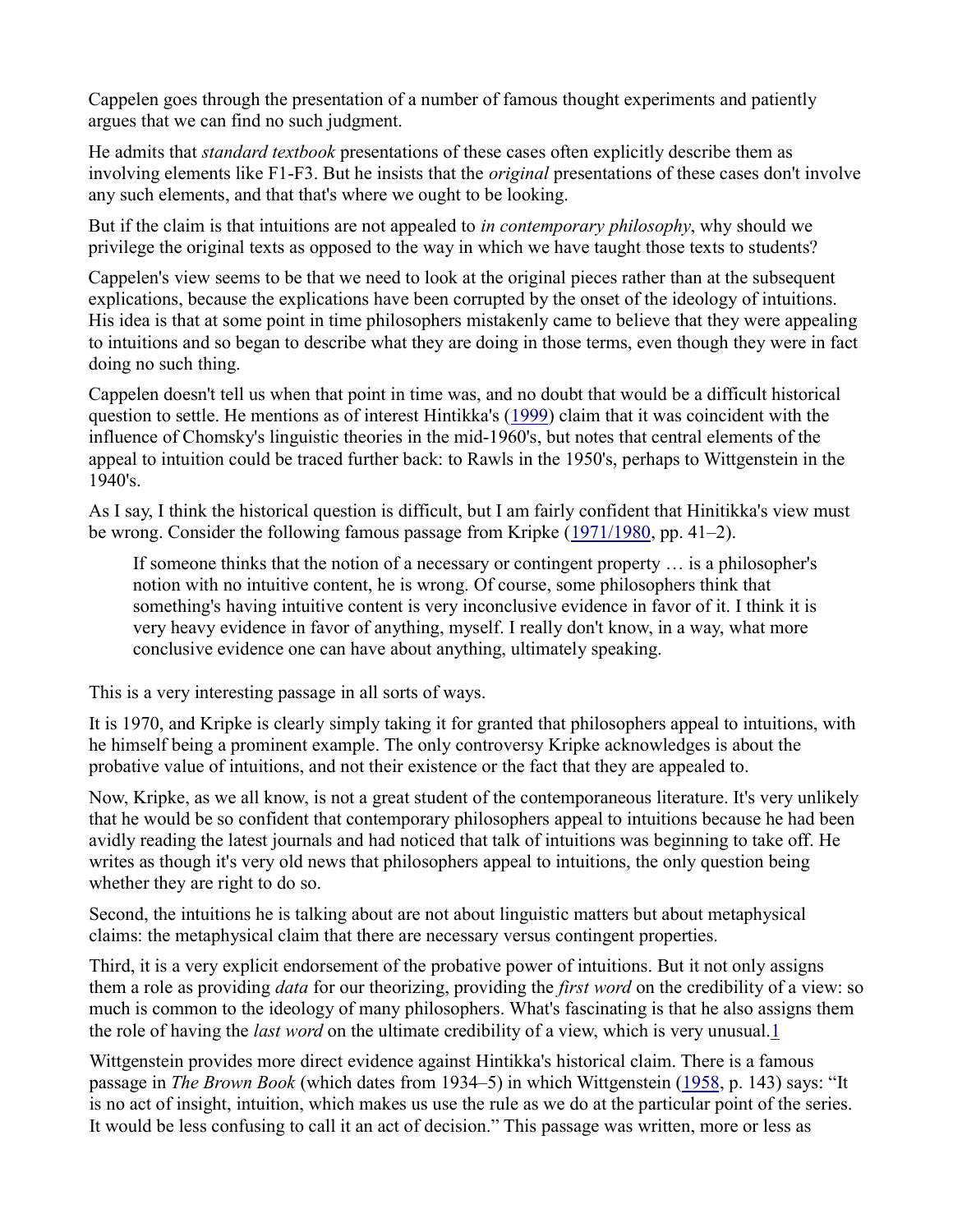published, in a letter composed in English to Piero Sraffa in 1934. Wittgenstein makes it sound as though invoking intuitions would come very naturally to his interlocutors and needs to be explicitly rejected.

 I think that sustaining Cappelen's line about intuitions does ultimately need a historical story about when the unfounded ideology of intuitions took hold and wrongly persuaded philosophers to think of themselves as appealing to intuitions. Otherwise, we may well say to him:

 Look, even if you are right that this or that original presentation of a classic case doesn't appeal to intuitions, clearly philosophers in general do appeal to intuitions because they self-consciously act as if they do so and describe themselves as doing so. The only question is how what they are doing should be understood.

 Let's set aside, though, this point about needing the debunking historical story. Let's look at the classic cases.

## IV

Let me start with Putnam's (1975) Twin Earth case, which Cappelen does not explicitly discuss.

Putnam, as we all know, is concerned with the Received View of meaning, according to which,

- (1) the meaning that a speaker associates with a word is determined by individualistic facts about that speaker,and,
- (2) that meaning determines the word's extension.

He seeks to put pressure on this combination of theses by coming up with a thought experiment. 2

 We are invited to imagine that in another part of our galaxy there is a Twin Earth, a planet as much like Earth as possible, except that the liquid that flows through its lakes, rivers, and faucets, although superficially quite similar to water, is not H2O but XYZ. On Earth, we suppose there to be a user of the word 'water', Oscar, who, while not knowing anything about water's chemical composition, is nevertheless perfectly competent at meaning water by it. On Twin Earth, there is a molecule for molecule duplicate of Oscar's who also counts as a competent user of 'water' by the relevant local standards, although he, too, does not know anything about the chemical composition of the liquid in his environment.

Now, Putnam wants to know whether the *extension* of Oscar's word 'water' is the same or different than Toscar's.

 Putnam thinks that, when we reflect on his thought experiment, we will see clearly that, in the scenario he describes, Oscar's word 'water' will have H2O in its extension but not XYZ, and that Toscar's word 'water' will have XYZ in its extension but not H2O. The important claim here is not that XYZ is in the extension of Toscar's 'water.' That much we may take to have been stipulated by Putnam (though it needn't have been). The important claim is that H2O *isn't* in that extension (and vice-versa for Oscar's word 'water.')

 If he is right about this, the implications are huge, for it immediately refutes the Received View, which predicts that the extensions would be the same. And the Received View is enmeshed with a large number of other claims that we are inclined to believe—claims involving privileged access, psychological explanation, the relation between meaning and reference, and so forth. So the stakes are high. Accepting Putnam's judgment, it turns out, threatens to upend many central, entrenched philosophical beliefs.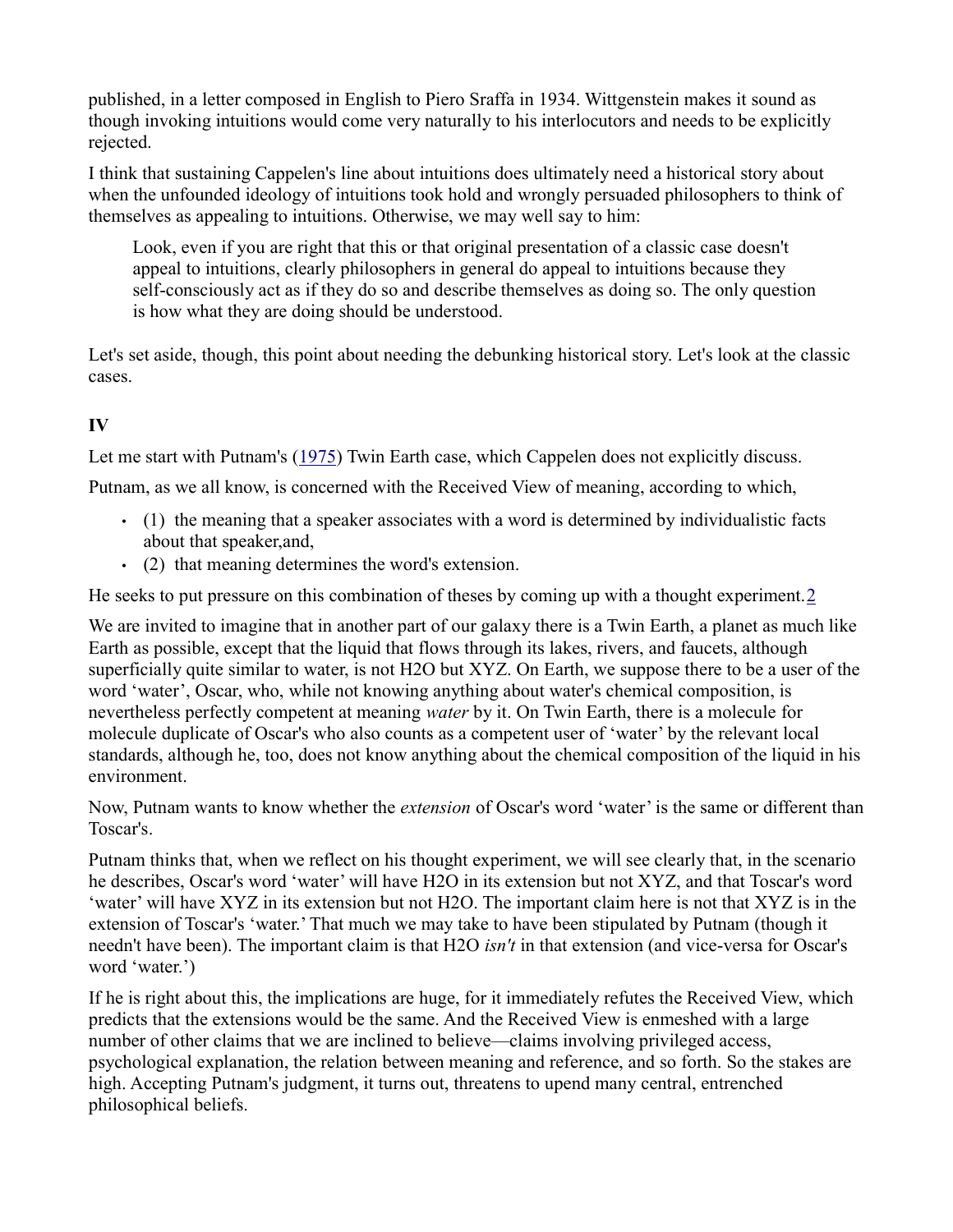His Twin Earth (TE) judgment, therefore, had better be pretty solid. We don't want to rewrite large swathes of the philosophy of mind, philosophy of language and epistemology, if that judgment is just some thing that Putnam is inclined to say without justification. Clearly, he thinks his judgment is strongly justified and so does each of us when we arrive at the same intuitive judgment about this case.

The question is: What is the *justification* for this judgment about the extensions of Oscar's and Toscar's tokens of 'water' in this highly contrived and specialized case, far remote from any actual scenario that we might have encountered?

There look to be three options:

- (a) We can perceptually observe that the TE judgment is true.
- (b) We can infer it from background beliefs that we are perceptually justified in holding.
- (c) Neither (a) nor (b) is true: our justification for believing the TE judgment comes from some other source.

There is no question of (a)'s being true, so we can just set it aside. The contest is between (b) and (c).

 Now, for (b) to be true there must be (empirically justified) background beliefs from which the TE judgment can be derived. But what would those background beliefs be?

 They would have to be beliefs about extensions, or beliefs that carried implications about how such extensions are determined.

 But Putnam's whole point is that our background theory about such matters—the Received View— predicts the opposite judgment than the one elicited by the thought experiment. It predicts that Oscar's and Toscar's tokens of 'water' will have the same extensions. That's why the thought experiment is taken to falsify our entrenched background theory about these matters. So how could Putnam's judgment be *derived* from that background theory?

 At any rate, Putnam does not present the judgment as based on inference from background beliefs. He presents the thought experiment and then, on the basis of the stipulated facts, simply draws the conclusion.

 On the basis of these considerations, we would have to say that something along the lines of (c) must be correct. Or, at any rate, since this is what matters most to Cappelen's thesis, that Putnam must be assuming that it is.

 Putnam is assuming that he is justified in drawing the Twin Earth conclusion—indeed so strongly justified that he can advocate rewriting large swathes of the philosophy of mind and language on its basis—but without this resting either on direct perception or on inference from (perceptually) justified background theory.

 In Cappelen's terms, it looks as though Putnam must be assuming that something like feature F2.1 is present in this case. It follows that, by Cappelen's own standards, the case against the appeal to intuitions has not been secured.

### V

 Now, Cappelen will certainly want to resist this line of thought. We can infer what he would say about Twin Earth from what he says about a host of other thought experiments.

 One of Cappelen's tactics for dealing with what look to be appeals to intuition—judgments with feature F2.1 in particular—is to say that the author is simply appealing to the idea that these judgments are in the "common ground," a set of propositions which the author presumes to be shared and so does not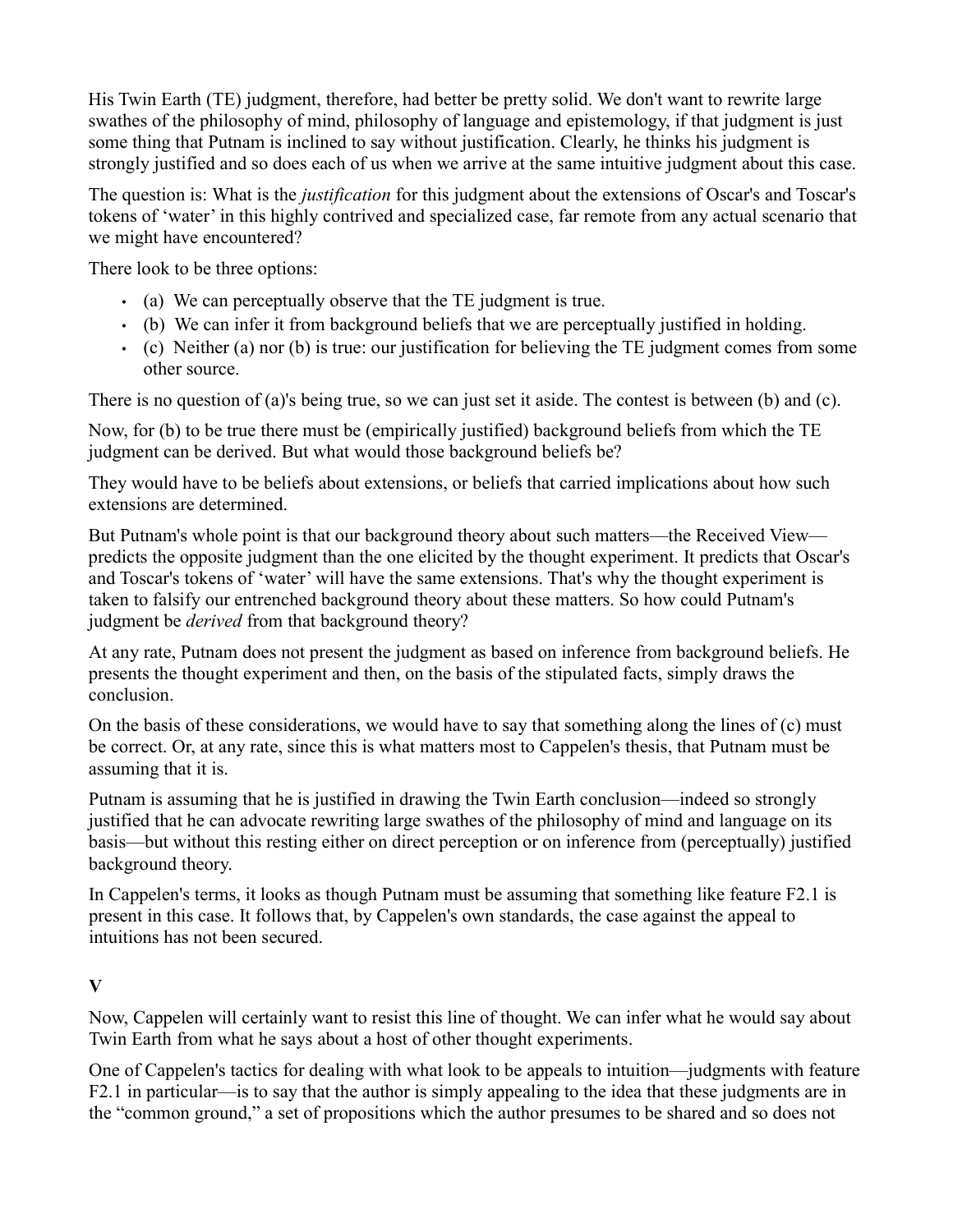feel the need to give them any argument or support. That shouldn't mislead us into thinking, Cappelen says, that these propositions have a special justificatory source. If these propositions were questioned, the authors would certainly provide arguments for them; the only reason they don't bother to do so is that they can assume that their readers will share them.

 We may certainly agree that, in given contexts, some propositions are simply taken for granted in those contexts, without special argument or support. For example, in the context of the Twin Earth thought experiment, the proposition that the Earth did not pop into existence in 1720, or that the chemical composition of water does not change from moment to moment, are simply taken for granted. As I read through the thought experiment, I simply took it for granted that those propositions were being assumed.

 But I wasn't similarly taking anything for granted about the non-overlapping extensions of the tokens of 'water' or anything else from which that verdict would obviously follow. That verdict was not part of the assumed background. In fact, that I was tempted to make that verdict having read through the scenario and thought about it came as a surprise to me. I tried to resist it, but it kept forcing itself back upon me. It seemed like an unexpected and significant new realization. I despise it even to this day. But in the imagery that Gödel invokes in talking about the axioms of set theory, it keeps forcing itself back upon me.

 Another tactic of Cappelen's is to claim that intuitive judgments are nearly never presented without accompanying *arguments*, arguments that are meant to support the judgments in question. Thus, they are not really intuitive judgments after all, since a necessary mark of such a judgment is that it is not justified by argument.

Cappelen illustrates what he intends with Lehrer's (1990) TrueTemp case. TrueTemp, as you may recall, has a device implanted in him that accurately records the ambient temperature and sends a signal to his brain—completely accurate thoughts about the temperature occur to TrueTemp, although he remains ignorant about their source. Cappelen (p. 170) quotes Lehrer who says:

 Does [TrueTemp] know that it is [104 degrees]? Surely not. He has no idea whether he or     his thoughts about the temperature are reliable. … His thought about the temperature is     correct information but he does not know this. … Yet the sort of causal, nomological, statistical or counterfactual relationship required by externalism, may all be present. *Does*  he know that the temperature is 104 degrees when the thought occurs to him while strolling in Pima Canyon? He has no idea why the thought occurred to him or that such thoughts are almost always correct. He does not, consequently, know that the temperature is 104 degrees when that thought occurs to him. The correctness of the thought is opaque to him. (p. 187, italics added [by HC])

Cappelen thinks it's clear that Lehrer is here arguing for his claim that TrueTemp doesn't know, by appealing to the principle that knowledge requires more than correct information; he's not presenting the claim that he doesn't know as an intuitively justified verdict.

 I believe, on the contrary, that it would make an absurdity of the whole point of constructing the thought experiment to think of Lehrer as arguing for the claim that TrueTemp doesn't know, by helping himself to the principle that knowledge requires more than correct information. If he already thought of himself as knowing that principle, why would he need to construct an elaborate sci-fi example?

 When Lehrer says that more than correct information is required for knowledge, he is not providing an argument for his claim that TrueTemp doesn't know; rather, he is *inferring* that more than correct information is required for knowledge from the intuitively accessed fact that TrueTemp doesn't know, even though he's got correct information. It's a *diagnosis* of why True Temp doesn't know.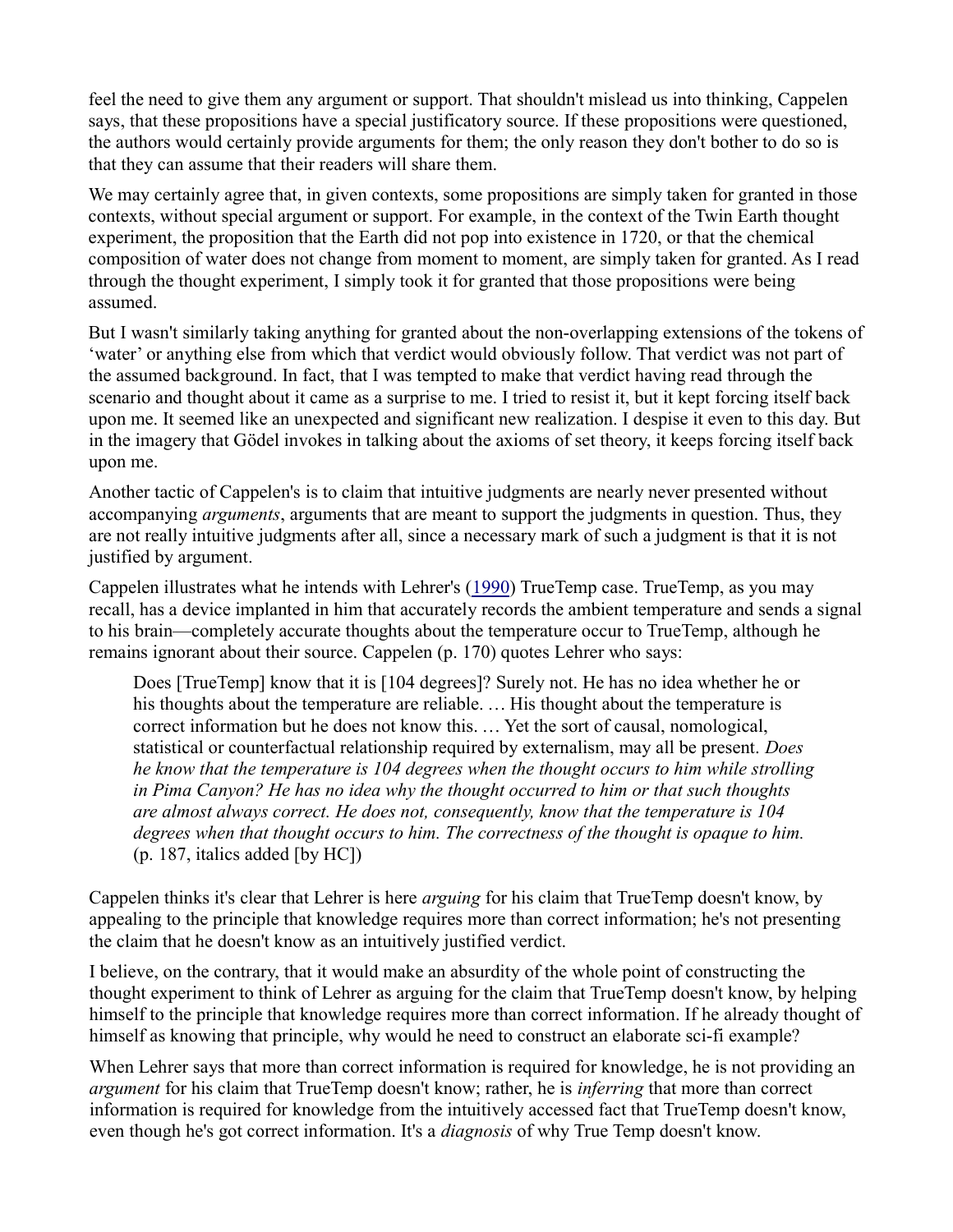We need not deny that diagnoses may circle back to provide further support for the intuitive judgment, and perhaps this is the kernel of truth in what Cappelen says. After all, if the principles that explain the intuitively accessed fact are themselves intuitively plausible, then we will have arrived at a local equilibrium that would be satisfying and that would confirm that we are on the right track insofar as these particular issues are concerned.

 But to admit this is not to deny that the intuitive judgments have a plausibility all their own, which they have independently of justification by independently plausible principles.

 And we know this because we know that sometimes there is no explanation of the intuitive judgment by independently plausible principle.

 In Putnam's case, for example, the intuitive judgment forces us to give up one of two principles that we thought were independently plausible in favor of something that no one thought was independently plausible (meaning ain't in the head!), but which we feel forced to accept by the thought experiment.

So, Cappelen's ways of defending against (c) are not effective.

# VI

 However, another line of resistance to (c) might be thought to be more effective. In my experience, many philosophers are tempted by it—Cappelen himself seems to have come around to it, although it is not what he argues in his book.

According to this response, we *do* after all hold a background theory from which the TE judgment can be derived, despite its being true that the background theory that we are *aware* of holding—the Received View—could not be what explains our having arrived at it.

The thought is that the theory from which we derive the TE conclusion is a *tacitly* held theory, whereas the Received View is an *explicitly* held theory that is the result of (potentially problematic) explicit philosophical theorizing. When we react to the TE thought experiment with the TE judgment, we manifest our acceptance of this *tacit* theory.

Where did this tacit theory come from? Here we have two options.

 According to the first, we acquire such a tacit theory when we acquire some of the relevant concepts in this case, presumably, the concepts of water and extension, among others. Indeed, acquiring such a concept just is acquiring such a tacitly held theory. And the TE judgment, on this view, is just a manifestation of our grasp of the concepts involved in it. So, here, once again, we see the idea of conceptual competence as underlying intuitive judgments rearing its head.

 According to the second option, the tacit theory is not constitutive of our grasp of the relevant concepts, but is just some background theory that we have come to learn about concepts and their extensions and that is part of our knowledge base.

 What would such a tacit theory maintain? We need not get too precise here. The theory would speak in general terms about what concepts are, the different sorts of concepts there are and how their extensions are determined. One point that will be important below, is that whatever exactly such a theory is going to say, it will surely be the case that it says it through necessary propositions. Such a theory will not consist in purely contingent propositions about how things happen to be.

 Could appeal to the existence of such a tacit theory be used to refute the claim that philosophers appeal to intuitions in arriving at conclusions on the basis of thought experiments? Let us look at this question by initially assuming the first option.

It is not open to Cappelen to try to argue in this way because he joins Timothy Williamson (2007, ch. 4)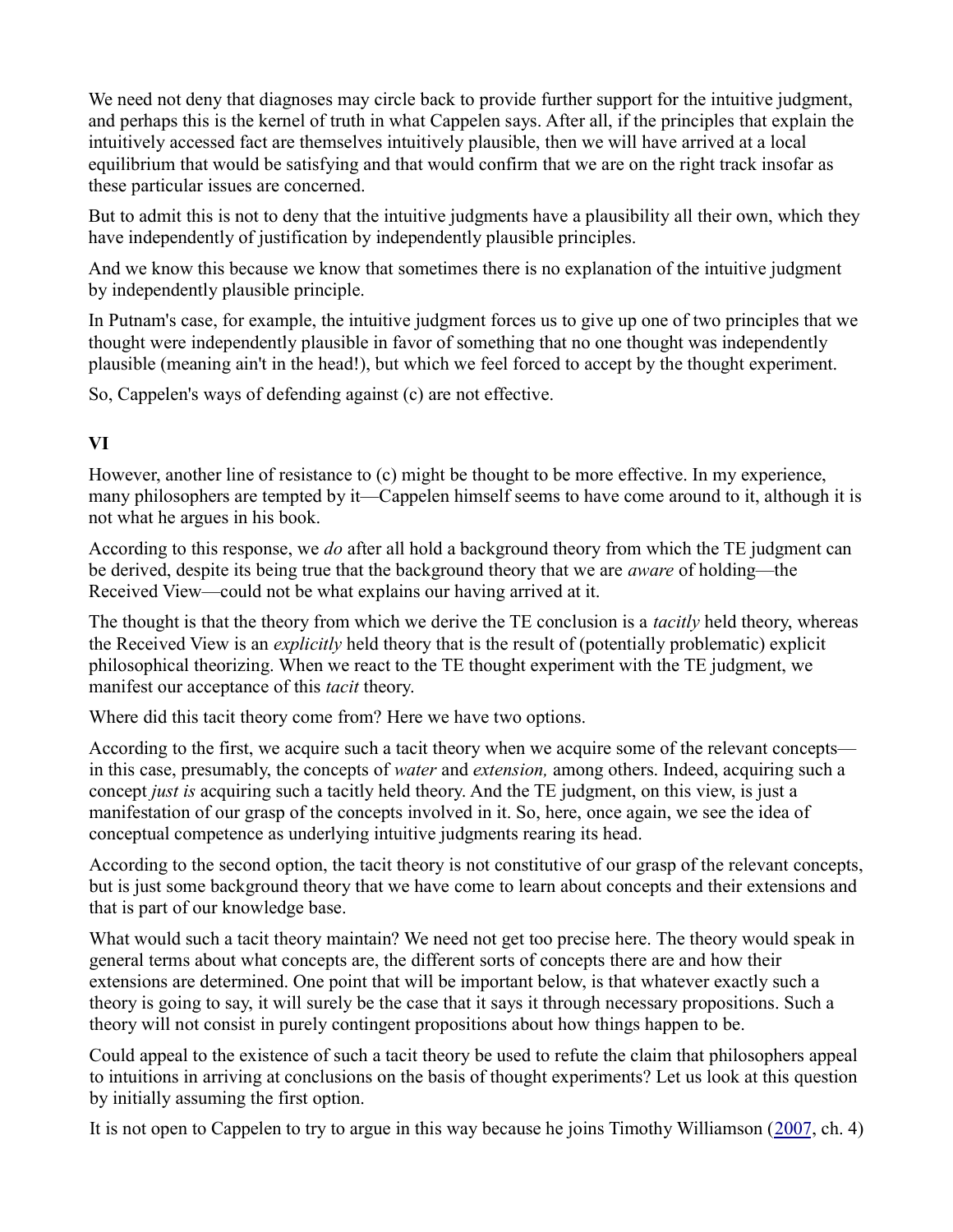in denying that the possession of concepts may be thought of in terms of the acceptance of a tacit theory. So this line of thinking is not available to him.

 But what about a philosopher who doesn't share Williamson's skepticism about the tacit theory conception of concept possession; could she appeal to such a view to vindicate Cappelen's rejection of Centrality?

 There are several reasons why such an appeal would be ineffective. In thinking about this issue, it is important to remember that what needs explaining here is how a subject's intuitive judgment about hypothetical scenarios could count as justified.

 Suppose it's true, as we are currently speculating, that such an intuitive judgment is either built into, or can be derived from, a theory that the subject has tacitly accepted in coming to have one of her concepts. Is such a fact an adequate *explanation* of how the subject could be justified in making that judgment?

It is no part of our speculation that the subject herself knows that her judgment is part of such a tacit theory. Indeed, our subject may not know that she possesses any tacit theories or that the possession of concepts consists in the acceptance of such theories. All she would know is that she is inclined to make the 'intuitive' judgment.

 However, it is hard to see how the mere fact that some claim is built into the possession of a concept can make it the case, all by itself, that that judgment is justified.<sup>3</sup>

In addition, there would be the various other problems for such a view outlined at the end of section  $II$ .

 What about the second option, according to which the tacit theory is not part of concept possession but is part of our knowledge base, acquired somehow or other?

 This option does not mitigate the difficulties raised for the first option, and adds further difficulties of its own. They can be brought out with the following two questions:

• (A) In virtue of what are the deliverances of the tacit theory justified on this option?

 If we are not to think of the tacit theory as concept constituting, we cannot even hope that its propositions would count as justified because they are epistemically analytic, or concept constituting. But if they are not concept constituting, in virtue of what are they justified?

 Assuming (as we must) that they are justified, surely they are not justified merely perceptually, since they consist, as previously noted, of *necessary truths* (about concepts and their extensions). So, for all we are entitled to think, they might need to have been justified by *intuitions*.

 And that means that, for all that this option does for an opponent of Centrality, it wouldn't by itself allow him to distance himself from the claim that philosophers appeal to intuitions.

The second question is:

 • (B) Assuming the deliverances of the tacit theory to have some justification acquired somehow, why do we accord the deliverances of the tacit theory a greater justification than those of the explicit one? Why don't we regard the thought experiment as indicating a standoff? Or why don't we treat the thought experiment as showing that we hold a false tacit theory, on the grounds that the tacit theory has been shown to conflict with the Received View? Why do we, instead, treat the TE judgment as a counterexample to the Received View?

If we discern a conflict between an innately acquired and tacitly held folk *physics* and an explicitly arrived at physical theory, we certainly don't immediately privilege the folk physics. On the contrary, we usually regard the folk physical theory as mistaken and we reject it in favor of the explicitly arrived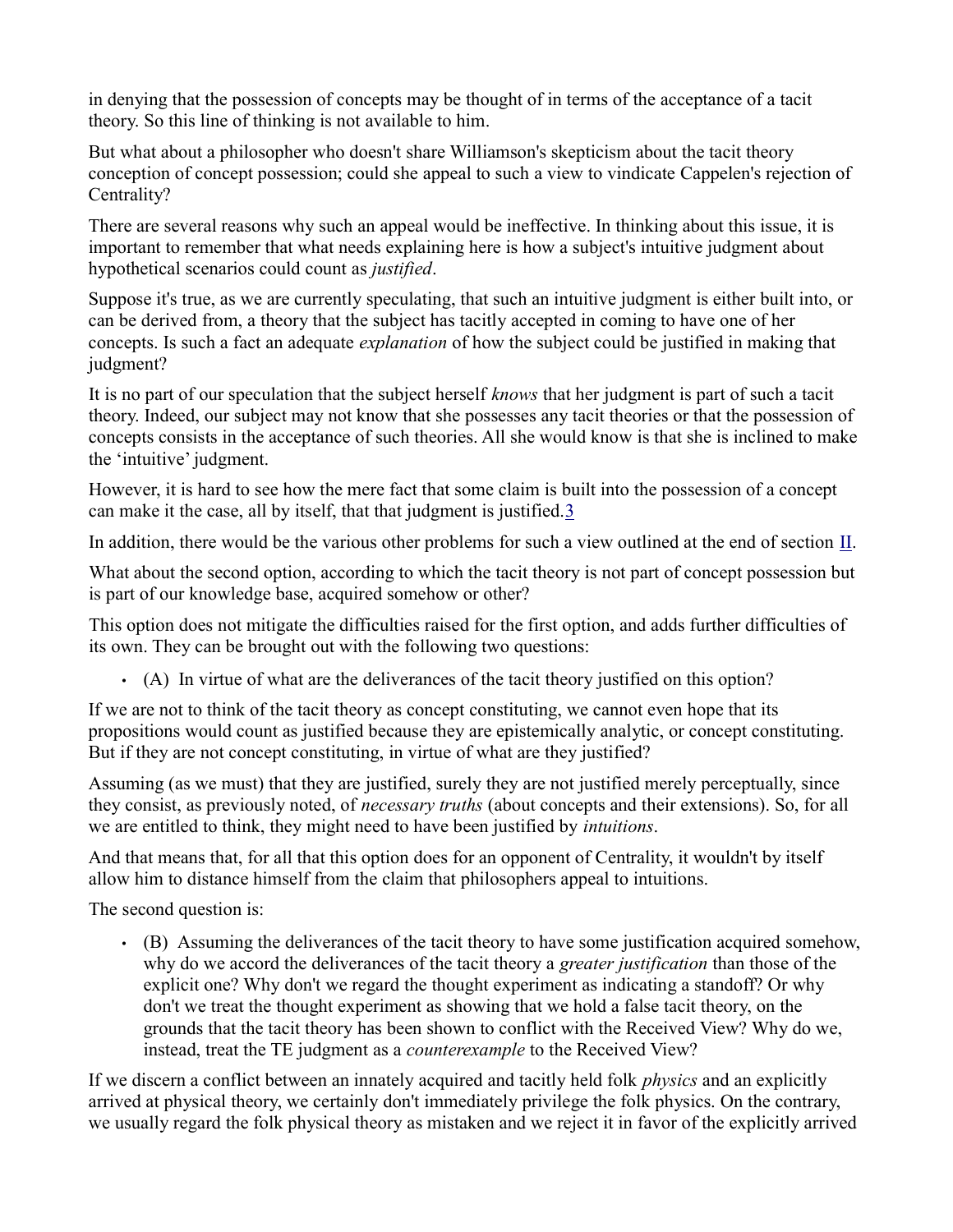at physical theory.

 In philosophy, by contrast, we privilege the intuitive judgment over that of the explicitly held philosophical theory. In terms of the option we are currently considering, that is to privilege the tacitly held theory, arrived at we know not how, over an explicitly theorized, amply justified and well-entrenched philosophical theory. In virtue of what is that a sensible practice?

 It's hard to see what adequate answer to this question is to be supplied by an advocate of the tacit theory approach.

 The fact that we often privilege the impressions yielded by thought experiments shows that we regard those impressions as prima facie insights into the nature of modal reality akin to the way in which we regard perceptual impressions as prima facie insights into the nature of actual reality.

## VII

 We have been grappling with the question: Do philosophers rely on intuitive judgments in justifying their philosophical views?

 Well, they certainly rely on thought experiments and on judgments based on them. Should those judgments be thought of as 'intuitive judgments'? How should this question be decided?

 I have argued that it should be decided by seeing whether those judgments are treated as (a) highly justified, (b) but not as justified in any standard way via perception or inference from premises perceptually justified, and (c) but only as justified by a certain sort of intellectual seeming experienced during the act of contemplating the hypothetical scenario of the thought experiment.

 It seems to me eminently clear that philosophers trade in judgments involving all three features very often and in ways that are quite central to their work. Thus, Centrality is true and Cappelen's case against it fails.

 Of course, to offer this is not yet to address either various tricky questions about what intuitions are, or various skeptical issues about how intuitions could have the probative powers that they are credited with.

 It is merely to say that we are justified in believing that philosophers appeal to intuitions because they must be—there is no other viable explanation of their philosophical practice. Since they take themselves to be justified in making certain sorts of judgment on the basis of thought experiments, and since they are in a good position to see that there is *nothing else* to justify them in making such judgments, a charitable construal of their practice—in line, of course, with all their almost obsessive talk of 'intuition'—would have them appealing to intuitions.

## Footnotes

1.

In some work in progress, I would try to explain why someone might make such a strong claim.

2.

 In oral presentations of this paper I used to say: "You all know how this one goes, so I'll be brief." Actually, it turns out that most people have forgotten how the Twin Earth thought experiment is supposed to work and what thesis it is directed at. So my description may be a little less brief than originally planned.